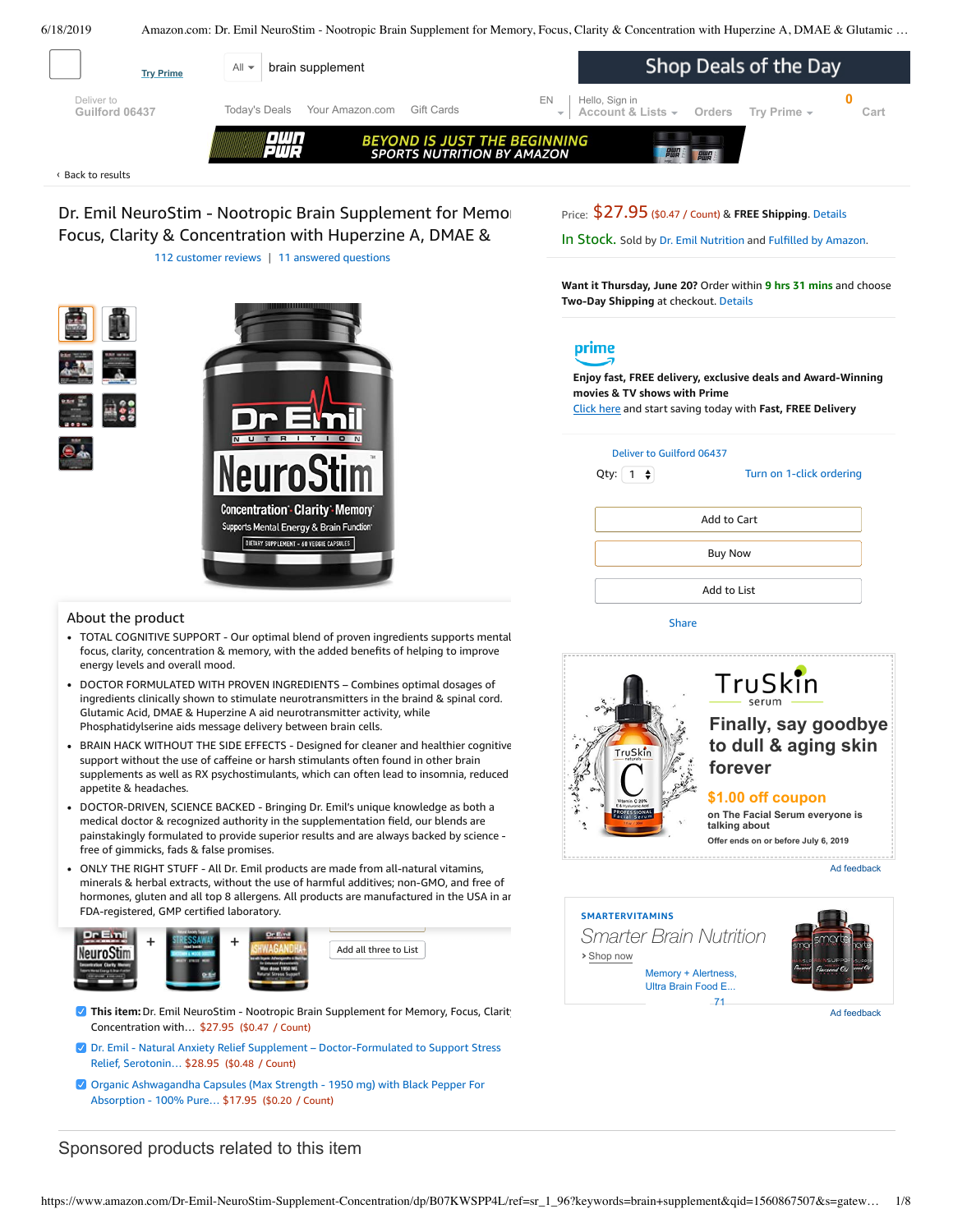

Ad feedback

## What other items do customers buy after viewing this item?



### Special offers and product promotions

- . Save 25% each on Qualifying items offered by Dr. Emil Nutrition when you purchase 5 or more. Enter code DREMIL025 at checkout. Here's how (restrictions apply)
- Save 20% each on Qualifying items offered by Dr. Emil Nutrition when you purchase 3 or more. Enter code DREMIL020 at checkout. Here's how (restrictions apply)
- · Save 15% each on Qualifying items offered by Dr. Emil Nutrition when you purchase 2 or more. Enter code DREMIL015 at checkout. Here's how (restrictions apply)
- **[Your cost could be \\$0.00 instead of \\$27.95](https://www.amazon.com/gp/cobrandcard/marketing.html?pr=con321&inc=50gcUnrec&ts=1ybidz8yrea2sewqidm9lmf9ge589g&dasin=B07KWSPP4L&plattr=math&place=detailpage&imp=afcfd2c5-41e6-43f7-8368-716aaf7b565e)**! Get a **\$50 Amazon.com Gift Card** instantly upon approval for the **Amazon Rewards Visa Card** Apply now

# **Have a question?**

Find answers in product info, Q&As, reviews

# Product description

### **ABOUT THE PRODUCT**

- **TOTAL COGNTIVVE SUPPORT** Formulated with ingredients that aid neurotransmitter activity while providing key nutrients & protection to brain cells; Supports clarity, focus, concentration & memory as well as mood & energy levels.
- **FREE OF CAEFFEINE & HARSH STIMULANTS** Smartly formulated to avoid the unpleasant side effects commonly found in RX psychostimulants and other supplement cognitive aids. Increase brain function and mood without insomnia, headaches or appetite loss.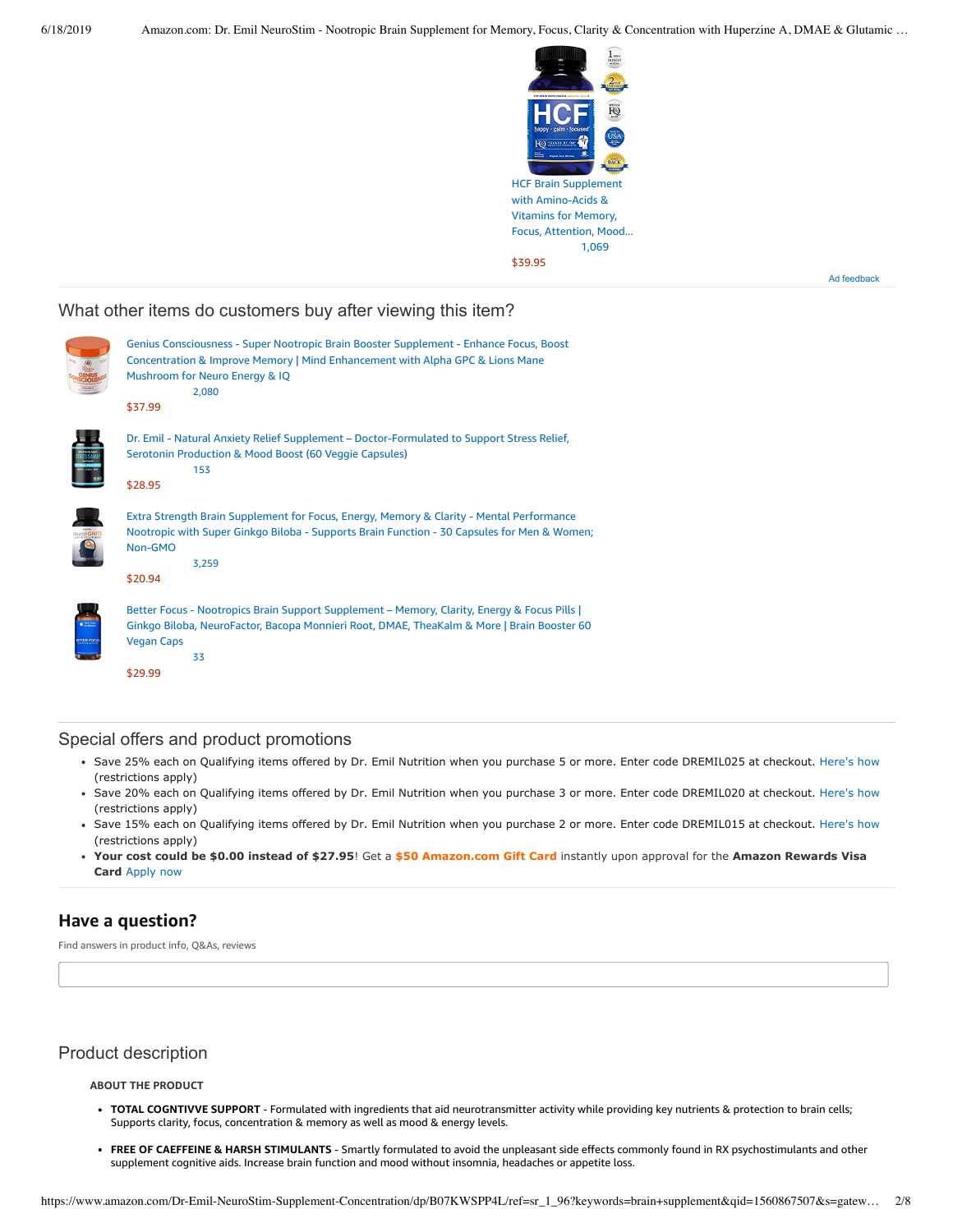6/18/2019 Amazon.com: Dr. Emil NeuroStim - Nootropic Brain Supplement for Memory, Focus, Clarity & Concentration with Huperzine A, DMAE & Glutamic …

**CLINICALLY PROVEN INGREDIENTS** - Our blend includes optimal dosages of ingredients clinically indicated to support brain activity & cognitive function, including:

Huperzine A and DMAE have both been shown to aid the neurotransmitter acetylcholine (also known as "the learning transmitter").

Glutamic Acid increases neuron activity in the nervous system and acts as "chemical messenger" in the brain.

Phosphatidylserine protects brain cells and carries messages between them.

### **ABOUT THE DOCTOR**

Dr. Emil Hodzovic has the unique distinction of being both a practicing medical doctor and recognized authority in the nutrition and supplementation fields.

Dr. Emil is a published author and contributor to popular magazines, including: Men's Health, Men's Fitness & The Guardian as well as various other publications.

Emil is now a sough-after health & nutrition coach (when he's not saving lives in the ER).

#### **ABOUT THE BRAND**

Harnessing Dr. Emil's distinctive & accomplished background, our supplements are painstakingly formulated to deliver real results and are always backed by hard science and clinical data. Incorporating both time-tested & cutting-edge ingredients, our products provide superior benefits - free of gimmicks, fads and hype.

All Dr. Emil products are manufactured in the USA and come with an iron-clad 100% money-back guarantee

### Product details

**Shipping Weight:** 2.9 ounces [\(View shipping rates and policies\)](https://www.amazon.com/gp/help/seller/shipping.html/ref=dp_pd_shipping?ie=UTF8&asin=B07KWSPP4L&seller=ATVPDKIKX0DER)

**ASIN:** B07KWSPP4L

**UPC:** 850002956016

#### **Average Customer Review:** [112 customer reviews](https://www.amazon.com/product-reviews/B07KWSPP4L/ref=acr_dpproductdetail_text?ie=UTF8&showViewpoints=1)

**Amazon Best Sellers Rank:** #54,324 in Health & Household ([See Top 100 in Health & Household\)](https://www.amazon.com/gp/bestsellers/hpc/ref=pd_zg_ts_hpc) #19 in [DMAE Nutritional Supplements](https://www.amazon.com/gp/bestsellers/hpc/3773461/ref=pd_zg_hrsr_hpc)

Would you like to **tell us about a lower price**?

### Related Video Shorts (0) [Upload](https://www.amazon.com/creatorhub/video/upload?productASIN=B07KWSPP4L&referringURL=ZHAvQjA3S1dTUFA0TA%3D%3D&ref=RVSW) your video



### **Be the first video**

Your name here

## Important information

#### **Safety Information**

CAUTION: Do not exceed recommended dose. Pregnant or nursing mothers, children under 18 and individuals with a known medical condition should consult a physician before using this or any dietary supplement.

### **Legal Disclaimer**

Statements regarding dietary supplements have not been evaluated by the FDA and are not intended to diagnose, treat, cure, or prevent any disease or health condition.

#### **Ingredients**

Vitamin A, Vitamin C, Vitamin D 100, Vitamin E, Vitamin B1, Vitamin B2, Vitamin B3, Vitamin B6, Folic Acid Pure, Biotin 1%, Vitamin B5, Calcium, Iron, Magnesium, Zinc, Selenium, Copper, Manganese, Chromium, Molybdenum, Potassium, Proprietary Blend, DMAE Bitartrate, L Glutamine, Glutamic Acid, Green Tea Extract, Bacopa Extract, Choline, Inositol, N-Acetyl L-Tyrosene, Bilberry Fruit Extract, Gaba, Grape Seed Extract, Grape Fruit Seed Extract, Olive Leaf, Cinnamon Bark Extract, Licorice Root Extract, Boron, DHA, Vanadyl Sulfate, Phosphatidylserine Serine, Huperzine A

### **Directions**

As a dietary supplement, take two (2) capsules once per day with at least 8 oz. of water or as directed by a healthcare professional.

### Compare with similar items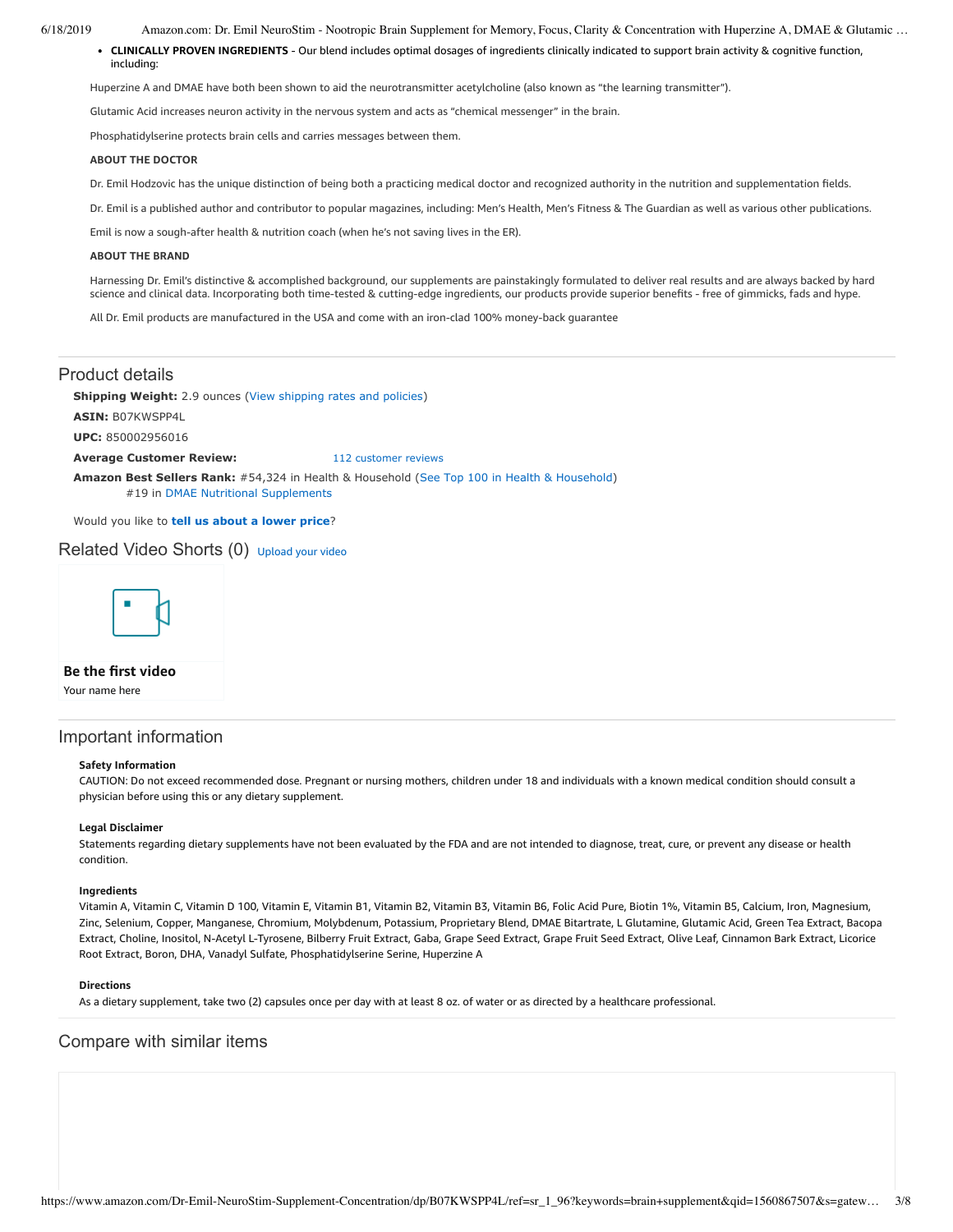| 6/18/2019 |  |
|-----------|--|
|           |  |

Amazon.com: Dr. Emil NeuroStim - Nootropic Brain Supplement for Memory, Focus, Clarity & Concentration with Huperzine A, DMAE & Glutamic ...

| <b>Shipping</b><br>Sold By | FREE Shipping on orders over<br>\$25<br><b>Dr. Emil Nutrition</b>                                                                                           | FREE Shipping on orders over<br>\$25<br>The Calm Company                                                                                                                       | FREE Shipping on orders over<br>\$25<br><b>Sharp Supplements LLC</b>                                                                | FREE Shipping on orders over<br>\$25<br><b>Key Nutrients</b>                                                                                                |
|----------------------------|-------------------------------------------------------------------------------------------------------------------------------------------------------------|--------------------------------------------------------------------------------------------------------------------------------------------------------------------------------|-------------------------------------------------------------------------------------------------------------------------------------|-------------------------------------------------------------------------------------------------------------------------------------------------------------|
| Price                      | \$2795                                                                                                                                                      | \$2999                                                                                                                                                                         | \$3499                                                                                                                              | \$1994                                                                                                                                                      |
| <b>Customer Rating</b>     | (112)                                                                                                                                                       | (33)                                                                                                                                                                           | (43)                                                                                                                                | (59)                                                                                                                                                        |
|                            | Veggie Capsules)<br>Add to Cart                                                                                                                             | TheaKalm & More   Brain<br><b>Booster 60 Vegan Caps</b><br>Add to Cart                                                                                                         | Add to Cart                                                                                                                         | phosphatidylserine & More. (1)<br>Add to Cart                                                                                                               |
|                            | This item Dr. Emil NeuroStim -<br>Nootropic Brain Supplement<br>for Memory, Focus, Clarity &<br>Concentration with Huperzine<br>A, DMAE & Glutamic Acid (60 | <b>Better Focus - Nootropics Brain</b><br><b>Support Supplement - Memory,</b><br>Clarity, Energy & Focus Pills  <br>Ginkgo Biloba, NeuroFactor,<br>Bacopa Monnieri Root, DMAE, | <b>Focus &amp; Memory Nootropic</b><br><b>Supplement for Mental</b><br><b>Performance   Brain Boost</b>                             | <b>Brain Support Supplement,</b><br><b>Cerebral Boost: Aids with</b><br>Memory, Focus & Clarity.<br><b>Contains DMAE, Rhodiola</b><br>Rosea, Gingko Biloba, |
|                            | <b>Concentration</b> Clarity Memory<br>Supports Mental Energy & Brain Function<br>DETARY SUPPLEMENT - 60 VEDDIE CAPSULES                                    | THE CALM<br><b>BETTER FOCUS</b><br><b>Natural Memory and Focus Aid</b>                                                                                                         | <b>GINY FOCUS ENERGY MOOD ENDISS</b><br><b>SIFIANRE</b><br><b>BOOST</b><br><b>DELAYED RELEASE CAPSULE</b><br><b>VON CMO I VEGAN</b> | EX NUTRIENT<br>GEREBRAI<br><b>BOOST</b><br><b><i>AIETARY SUPPLEMEN</i></b><br>VECOLE 60 CA                                                                  |

Sponsored products related to this item





<span id="page-3-0"></span>Customer Questions & Answers

[See questions and answers](https://www.amazon.com/ask/questions/asin/B07KWSPP4L/ref=cm_cd_dp_lla_ql_ll)

ewn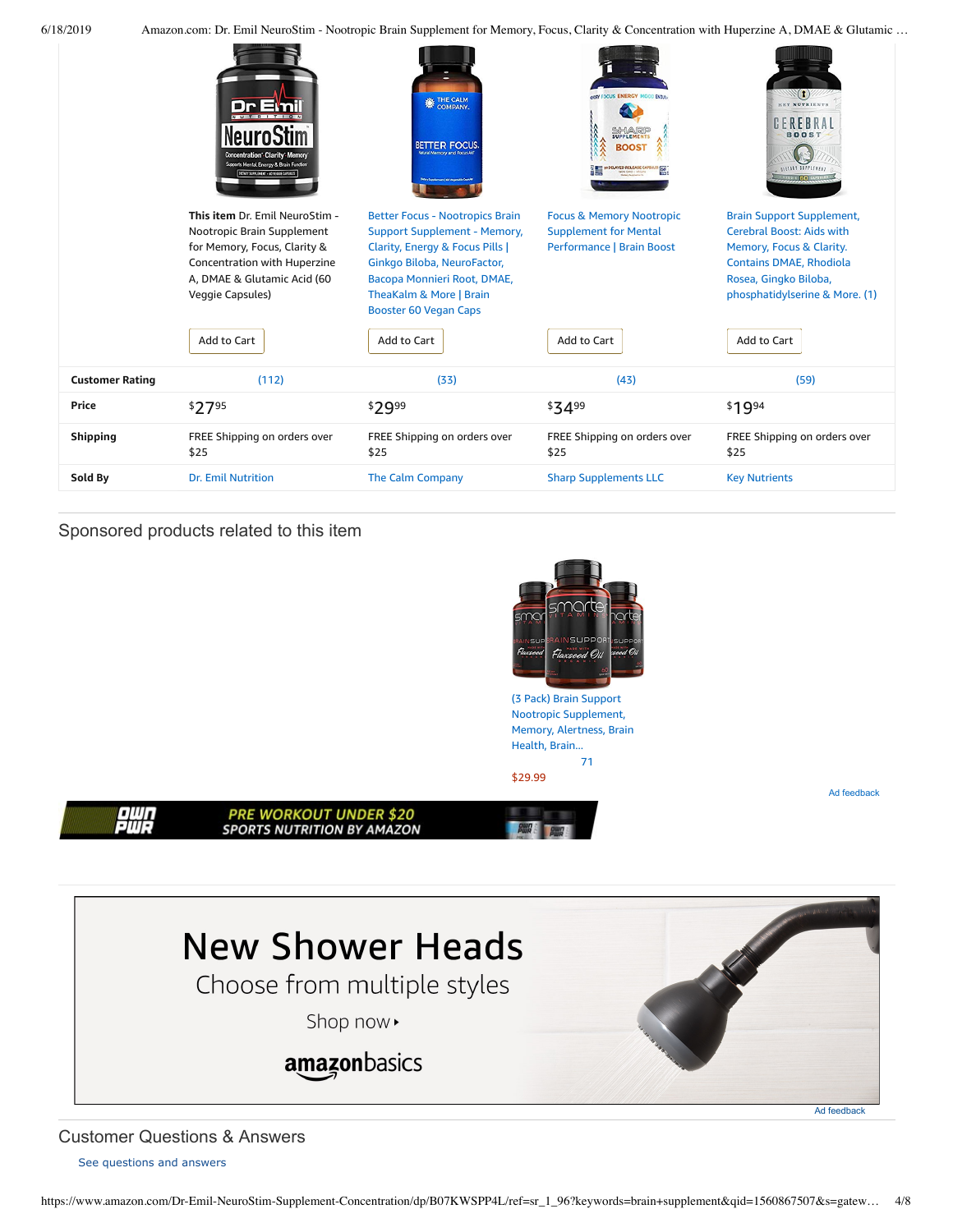# <span id="page-4-0"></span>**[112 customer](https://www.amazon.com/Dr-Emil-NeuroStim-Supplement-Concentration/product-reviews/B07KWSPP4L/ref=cm_cr_dp_d_show_all_top?ie=UTF8&reviewerType=all_reviews) reviews**

4.5 out of 5 [stars](javascript:void(0))

| 5 star | 86% |
|--------|-----|
| 4 star | 7%  |
| 3 star | 1%  |
| 2 star | 3%  |
| 1 star | 3%  |

## **By feature**

| Easy to swallow | 4.0 |
|-----------------|-----|
| Value for money | 3.1 |

### **Review this product**

Share your thoughts with other customers

Write a [customer](https://www.amazon.com/review/create-review/ref=cm_cr_dp_d_wr_but_top?ie=UTF8&channel=glance-detail&asin=B07KWSPP4L) review



Ad feedback

### **Customer images**



See all customer images

# **Read reviews that mention**

| side effects    | stay focused   | long enough | brain fog         | memory and focus |
|-----------------|----------------|-------------|-------------------|------------------|
| since i started | since taking   | see results | taking a few days |                  |
| really helped   | started taking | feel like   | far so good       | works great      |

### **Showing 1-8 of 112 reviews**

Top Reviews Top Reviews

Cait

### **It [works!](https://www.amazon.com/gp/customer-reviews/R2YG4Q32CZ2K4/ref=cm_cr_dp_d_rvw_ttl?ie=UTF8&ASIN=B07KWSPP4L)**

January 13, 2019

### **Verified Purchase**

I really do feel like it's easier to concentrate. I'm a student and I need all the help I can get! Could I go whine and get ADD meds? Sure, but those are incredibly dangerous and harmful to your body in the long run. This is a natural way to be able to focus in on what you need to, ive been using it about a week and can really tell a difference

41 people found this helpful



I was diagnosed in high school & have taken prescription medications on and off for the last 25 years. I've always had horrible insomnia as a side effect of ADHD medications, so I don't take them regularly. NeuroStim does help on my off days. I've noticed a definite improvement with remembering things, which has always been a struggle. I like that this supplement is caffeine free. I don't feel all jittery like I do when I try to compensate with caffeine. I will be ordering again for sure!

21 people found this helpful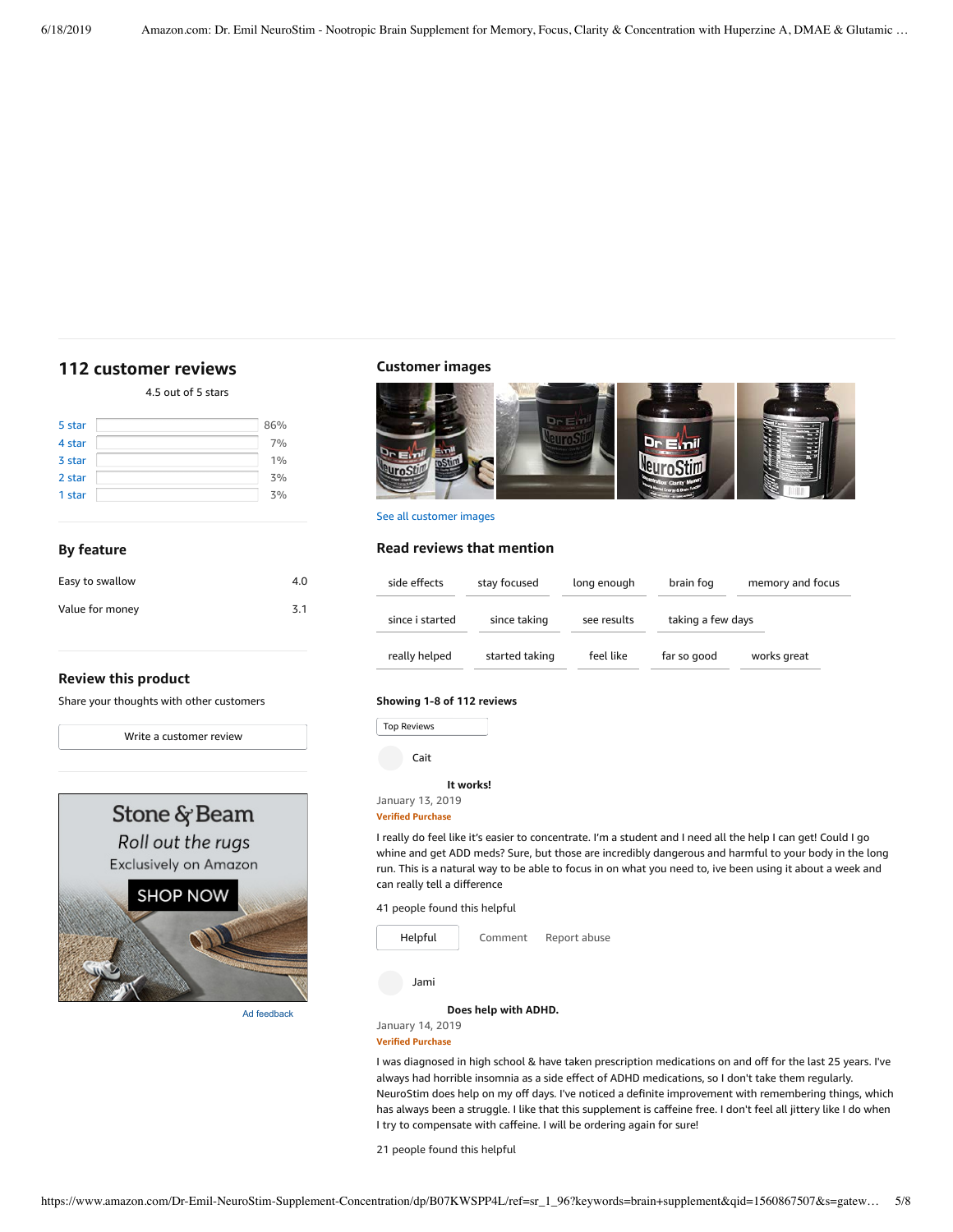| Helpful | Comment | Report abuse |
|---------|---------|--------------|
|         |         |              |

|  | Rachel Seeker |
|--|---------------|
|--|---------------|

**Caffeine free & [no jitters!](https://www.amazon.com/gp/customer-reviews/R2VDM7T4DQLRYV/ref=cm_cr_dp_d_rvw_ttl?ie=UTF8&ASIN=B07KWSPP4L)**

January 16, 2019 **Verified Purchase**

I really like that these are caffeine free. I've tried a few different products with no luck in the focus department and then I found these. They definitely help me to stay on task at work which is exactly what I needed them for. I do recommend.

| 11 people found this helpful |  |
|------------------------------|--|
|------------------------------|--|

| Helpful                  | Comment | Report abuse                                             |
|--------------------------|---------|----------------------------------------------------------|
| Elisha                   |         |                                                          |
|                          |         | Clear thinking and increased energy                      |
| January 5, 2019          |         |                                                          |
| <b>Verified Purchase</b> |         |                                                          |
|                          |         | I am so excited about this supplement. It is packed full |

I am so excited about this supplement. It is packed full of vitamins. I took 2 capsules (one dose) and felt like I was full of energy and was able to focus on my task for the day. I will be buying this again.

7 people found this helpful

| Helpful                     | Comment | Report abuse                       |  |
|-----------------------------|---------|------------------------------------|--|
| Ingrid Colindres VINE VOICE |         |                                    |  |
|                             |         | A much helpful product/vitamin for |  |
| January 22, 2019            |         |                                    |  |

#### **Verified Purchase**

With all the stressor's of life I had been dealing with mental fog like we call it and been looking for something that could help me but also was safe and I came across these and am glad I did. I have been taking them for a few weeks now and so far so good. It really has helped with my concentration, mental clarity and is helping with the memory issue lol. Can't wait to continue to use them and see more results.

**A much helpful [product/vitamin](https://www.amazon.com/gp/customer-reviews/R2JBQRYX0QM23W/ref=cm_cr_dp_d_rvw_ttl?ie=UTF8&ASIN=B07KWSPP4L) for our mental clarity & more**

4 people found this helpful

| Helpful          | Comment | Report abuse |
|------------------|---------|--------------|
| Lorie S. Winslow |         |              |

**[Energy](https://www.amazon.com/gp/customer-reviews/RMNP8DBILZTUN/ref=cm_cr_dp_d_rvw_ttl?ie=UTF8&ASIN=B07KWSPP4L) and focus are on the up and up!**

January 20, 2019 **Verified Purchase**

I have been taking for consistently for awhile and have found clarity and mental focus. I like that they do not contain caffeine and have found myself not needing to feel dependent on my morning drink as much! The capsules are bit big but you can open them and take the contents if needed. I just found taking them slower helps and I have had no trouble since I slowed down! I would recommend this product and you will see changes quickly!

3 people found this helpful



### **Verified Purchase**

Capsules easy to swallow .I haven't been taking long enough to verify the clarity and concentrate improvement but no side effects hopeful that it will help.with the clarity

4 people found this helpful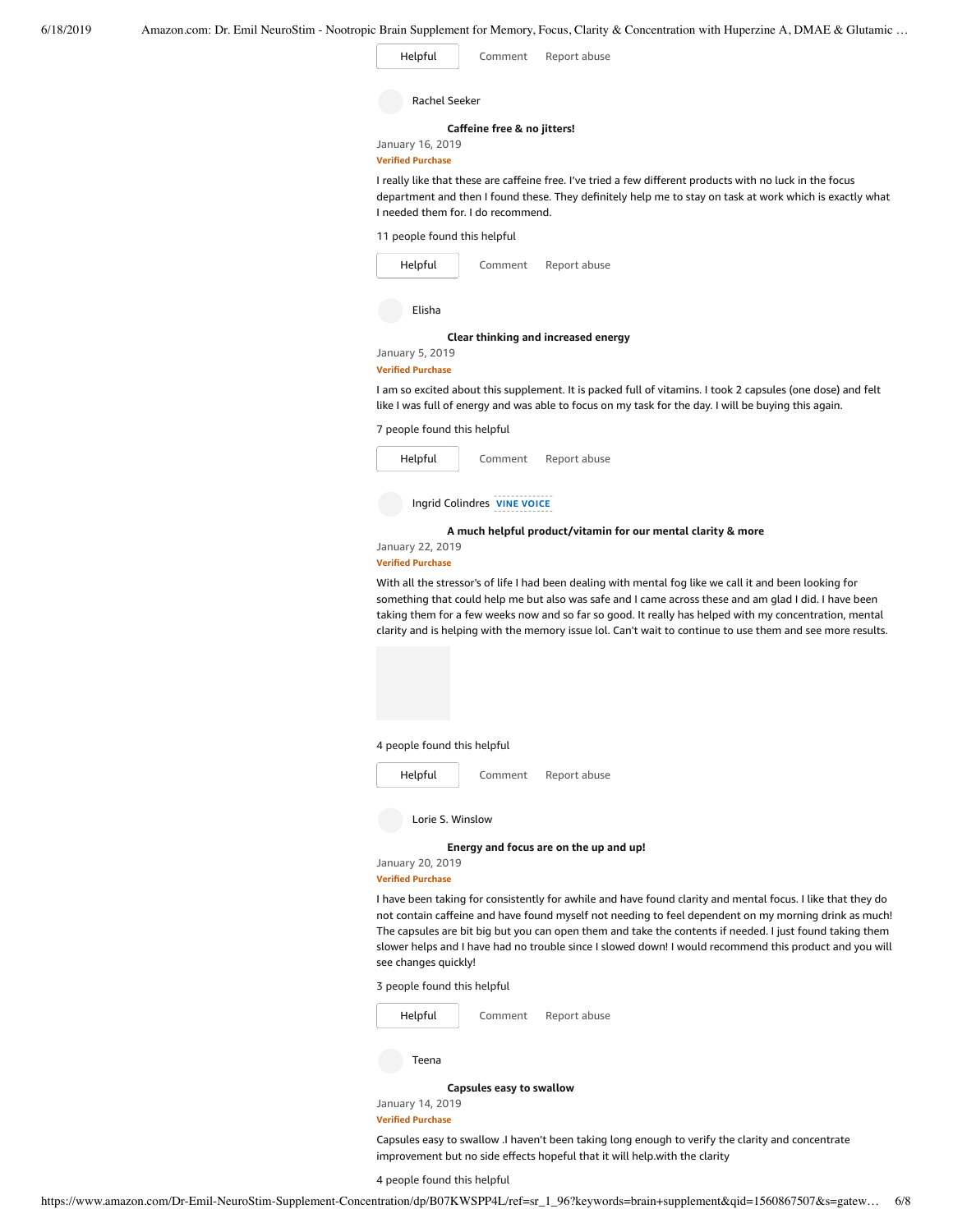| Helpful                                                           | Comment<br>Report abuse                                                                                                                                                                                      |
|-------------------------------------------------------------------|--------------------------------------------------------------------------------------------------------------------------------------------------------------------------------------------------------------|
| John                                                              |                                                                                                                                                                                                              |
|                                                                   | <b>Works! Great product</b>                                                                                                                                                                                  |
| February 24, 2019<br><b>Verified Purchase</b>                     |                                                                                                                                                                                                              |
|                                                                   |                                                                                                                                                                                                              |
|                                                                   | clarity and memory. All those have improved greatly. I am truly impressed. The customer support of this<br>I highly recommend NeuroStim to everyone. It is truly a great Nootropic that works as advertised. |
| company is outstanding.<br>3 people found this helpful<br>Helpful | Report abuse<br>Comment                                                                                                                                                                                      |
| See all 112 reviews                                               |                                                                                                                                                                                                              |

# Set up an Amazon Giveaway



Amazon Giveaway allows you to run promotional giveaways in order to create buzz, reward your audience, and attract new followers and customers. Learn more about Amazon [Giveaway](https://www.amazon.com/gp/giveaway/home?ref=aga_dp_lm)

**This item:** Dr. Emil NeuroStim - Nootropic Brain Supplement for Memory, Focus, Clarity & Concentration with Huperzine A, DMAE & Glutamic Acid (60 Veggie Capsules)

Set up a [giveaway](https://www.amazon.com/giveaway/host/setup/ref=aga_h_su_dp?_encoding=UTF8&asin=B07KWSPP4L)

## Customers who bought this item also bought



Dr. Emil - Natural Anxiety Relief Supplement – [Doctor-Formulated](https://www.amazon.com/Dr-Emil-Supplement-Doctor-Formulated-Production/dp/B07KW24V56/ref=pd_sim_121_1/143-6729050-3493109?_encoding=UTF8&pd_rd_i=B07KW24V56&pd_rd_r=b0ff8a02-91f6-11e9-a2fd-f53af8016d18&pd_rd_w=f4Iqb&pd_rd_wg=MmN8z&pf_rd_p=90485860-83e9-4fd9-b838-b28a9b7fda30&pf_rd_r=V52BJS304WZPVNTRJ5BP&psc=1&refRID=V52BJS304WZPVNTRJ5BP) to Support Stress Relief,… [153](https://www.amazon.com/product-reviews/B07KW24V56/ref=pd_sim_121_cr_1/143-6729050-3493109?ie=UTF8&pd_rd_i=B07KW24V56&pd_rd_r=b0ff8a02-91f6-11e9-a2fd-f53af8016d18&pd_rd_w=f4Iqb&pd_rd_wg=MmN8z&pf_rd_p=90485860-83e9-4fd9-b838-b28a9b7fda30&pf_rd_r=V52BJS304WZPVNTRJ5BP&refRID=V52BJS304WZPVNTRJ5BP) [\\$28.95](https://www.amazon.com/Dr-Emil-Supplement-Doctor-Formulated-Production/dp/B07KW24V56/ref=pd_sim_121_1/143-6729050-3493109?_encoding=UTF8&pd_rd_i=B07KW24V56&pd_rd_r=b0ff8a02-91f6-11e9-a2fd-f53af8016d18&pd_rd_w=f4Iqb&pd_rd_wg=MmN8z&pf_rd_p=90485860-83e9-4fd9-b838-b28a9b7fda30&pf_rd_r=V52BJS304WZPVNTRJ5BP&psc=1&refRID=V52BJS304WZPVNTRJ5BP)

Ad feedback

**Pages with related products.** See and discover other items: Best [stimulants](https://www.amazon.com/customerpicks/Best-stimulants-for-adhd/397c2c2960a86d7a08e7?_encoding=UTF8&ref_=fs_blw_d_customerpicks_1) for adhd, Best pill for [brain](https://www.amazon.com/customerpicks/Best-pill-for-brain/7cd3cb4d7b072ecb9358?_encoding=UTF8&ref_=fs_blw_d_customerpicks_2), Caffeine [Nootropics](https://www.amazon.com/slp/Caffeine-Nootropics/afket8njjk8y6dv?_encoding=UTF8&ref_=fs_blw_d_clp_3)

Disclaimer: While we work to ensure that product information is correct, on occasion manufacturers may alter their ingredient lists. Actual product packaging and materials may contain more and/or different information than that shown on our Web site. We recommend that you do not solely rely on the information presented and that you always read labels, warnings, and directions before using or consuming a product. For additional information about a product, please contact the manufacturer. Content on this site is for reference purposes and is not intended to substitute for advice given by a physician, pharmacist, or other licensed health-care professional. You should not use this information as self-diagnosis or for treating a health problem or disease. Contact your health-care provider immediately if you suspect that you have a medical problem. Information and statements regarding dietary supplements have not been evaluated by the Food and Drug<br>Administration and are not intended to